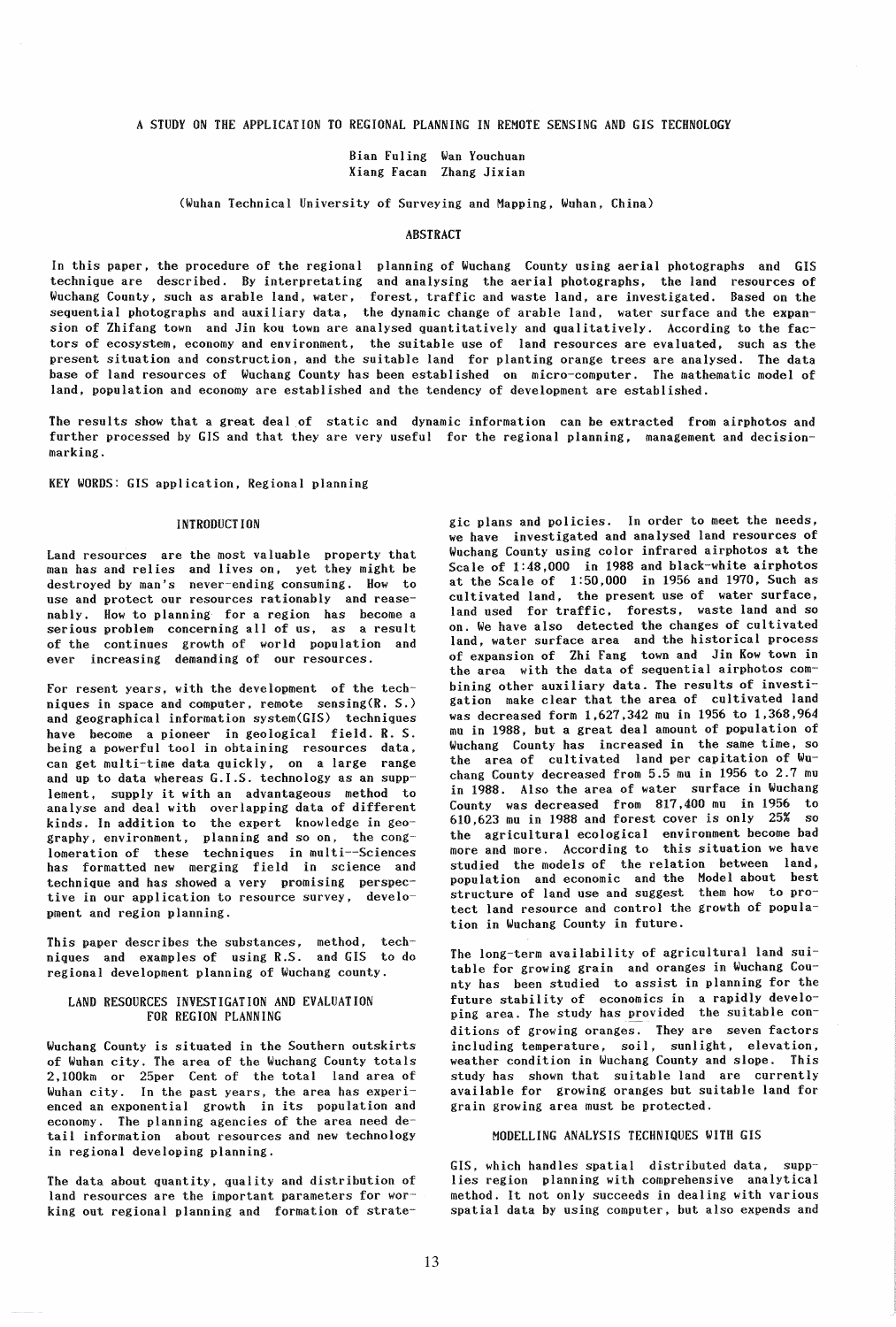deepens various advanced mathematical method by GIS. So we can improve the work of region planning from 'information, technology and method, and cause region planning towards systematization. modelling and intellectualization.

Doing region planning with GIS. one of the keys is to form revealed mathematical models according to the regularity, stochastic process, indetermination and fuzzy of the studied object. The models should include analysis, forecasting, Comprehensive decision etc. The major models in this paper are as follows:

I. Evaluation Model (Land Suitability. Land productivity and orange suitability evaluation)

This is an improved method of common index sum and fuzzy comprehensive evaluation.

$$
Y=V*b**t=\begin{bmatrix}V11 & V12 & \dots & V1m \\ V21 & V22 & \dots & V2m \\ \dots & \dots & \dots & \dots \\ Vn1 & Vn2 & \dots & Vnn \\ \vdots & \vdots & \ddots & \vdots \\ Vn1 & Vn2 & \dots & Vnn \end{bmatrix} * \langle b1, b2, \dots bm \rangle
$$

$$
= \begin{bmatrix} Y1 \\ Y2 \\ \vdots \\ Yn \end{bmatrix}
$$

here:

 $(1)$  The sign Vij denotes the marked value of index Xj in cell Wi.

$$
\mathtt{Vij} = \begin{bmatrix} 0 & \text{Uij} < \text{Cmin or Uij} > \text{Cmax} \\ \begin{array}{c} \text{Cj-Uij} \\ \text{a} \end{array} & \text{Cmin} \leq \text{Uij} < \text{Cma} \\ \text{A} & \text{Cma} \leq \text{Uij} \leq \text{Cmax} \\ \text{a--parameter} & \text{Cj--criterion Value} \\ \text{Uij--surveyed value} & \text{Cmin, Cma, Cmax--threshold} \\ \begin{array}{c} \text{(i=1,2...,n, j=1,2,...,m)} \end{array} \end{bmatrix}
$$

(2)  $\mathrm{bi}(i=1,2,...,m)$  denotes the weight of factor Xj Rule to definite bj is to make decision Value Yi scatter and assume the square sum of bj to be one That is to say: Lot sample variance

$$
\sigma_{\hat{\chi}}^2 = \frac{1}{n} \sum_{i=1}^n (y_i - \bar{y})^{2} \longrightarrow \text{max}
$$

and

 $\sum_{i=1}^{18} b_i^2 = b^7 b = 1$ 

in which<br> $\overline{y} = \frac{1}{n} \sum_{i=1}^{n} y_i$ 

According to above. We can get bj directly from original data vij. It's a.development of expert making method.

(3) "0" denotes five operators--M( $\wedge$ ,  $\vee$ ), M(,  $\vee$ ), M( $\wedge$ ,  $\oplus$ )  $M(., \oplus)$  and  $M(., +),$ 

(4)  $Y = Y1, Y2, \ldots, Yn$  \*\*t denotes the decision results

II. Analysis and Forecasting Models

Using weighted regressive and relative analysis, relationship models among economics. land and population of agriculture in Wuchang County is formed and the future condition before 2000 was foreseen. Relationship between agricultural population and time t:

$$
X_{2}(t)=2.18145+0.0875448\,t-0.913566\times10^{-3}t^{2}-0.270692s\,in\frac{\pi}{20},\,t
$$

(F=1562, S=0.0463, R=0.9964, cv=0.0122) Relationship between agricultural land and time t:

 $X_1(1) = 9.14099 + 0.01843411 - 0.146327 \times 10^{-2} t^2 + 0.238139 \times 10^{-5} t^3$ (F+141095, S=0.1162, R=0.9621. CV=0.0136) Relationship among agricultural output value Y(t),  $X1(t)$  and  $X2(t)$ :  $y( t) = 0.308065 \times 10^{-3} - 0.875243 \times 10^{-2} \lambda_1( t) + 0.6315 \times 10^{-2} \lambda_2(t)$  $+ 5.66346X_1^2(t)- 5.34761X_1(t)X_2(t)- 2.09395X_2^2(t)$ (F=1203.1861, S=0.8232, R=0.9968, CV=0.0498) here: Y(t)--agricultural output value (10000000 yuan) X1(t)--agricultural land area (100000 mu)  $X2(t)$ --agricultural population (100000 person)  $t$ -time(year)  $(t=1, 2, 3, ...)$ III. The model about Best Structure of landuse Within agricultural land region by using Linear Program method. the best land use structural model in Wuchang County was set up, which accords to following rules: a) The rule which combines the ecology benefit, economic benefit and social benefit; b) Land suitability; c) Agricultural land first; d) The rule that land distributed according to elevation objective function: maxz=-21.003X11-42.978X12-45.434X13+129.30X14 +31.409X15+35.811X21-9.627X22-27.699X23 +291. 70X24-21.143X25 -39 .973X31-9 .627X32 -27.699X33+778.90X34-34.20X35 s.t.  $(2)$  0.0534  $\sum_{i=1}^{3}$   $x_{i1} + 0.03896 \sum_{i=1}^{3} x_{i2} + 0.05726 \sum_{i=1}^{3} x_{i3} + 0.03 \sum_{i=1}^{3} x_{i4}$  $+0.03107 \sum_{i=1}^{3} x_{i}5 \le 10.1949$  $\circled{3}$   $\sum_{i=1}^{3}$   $x_{i}$  > 61.48  $\sum_{i=1}^{3} x_i 2 \ge 20.49$  $\sum_{i=1}^{3} x_{i3} > 20.49$  $\sum_{i=1}^{3}$  Xid > 2.04  $\sum_{i=1}^{3} x_{i}5 \ge 51.23$  $\frac{3}{4}$  34.73  $\sum_{i=1}^{3}$   $x_{i1}+55.60$   $\sum_{i=1}^{3}$   $x_{i2}+88.72$   $\sum_{i=1}^{3}$   $x_{i3} + 812\sum_{i=1}^{3}$   $x_{i4}$  $+65.69 \sum_{i=1}^{3} x_i 5 > 37752.8$  $\circled{5}$   $\Sigma$   $x_{1i} = 72$  $\sum_{i=1}^{5}$   $x_{2i} = 120$  $\sum_{i\geq 1}$   $\propto$ 31  $\equiv$  31, 657  $\sum$ here: z--agriculture output value which deducts labour force income (10 thousand yuan) Xij--planting j area under height i;(10 thousand mu) Through the best allocation, the value of output

could increase 7572.71\*10000 yuan. Based on GIS, all these models were succeed in completing region planning in Wuchand County.

Land Resources Data Base System (LRDBS)

LRDBS is a system which the land resource data and related parameters are stored in and some analysis